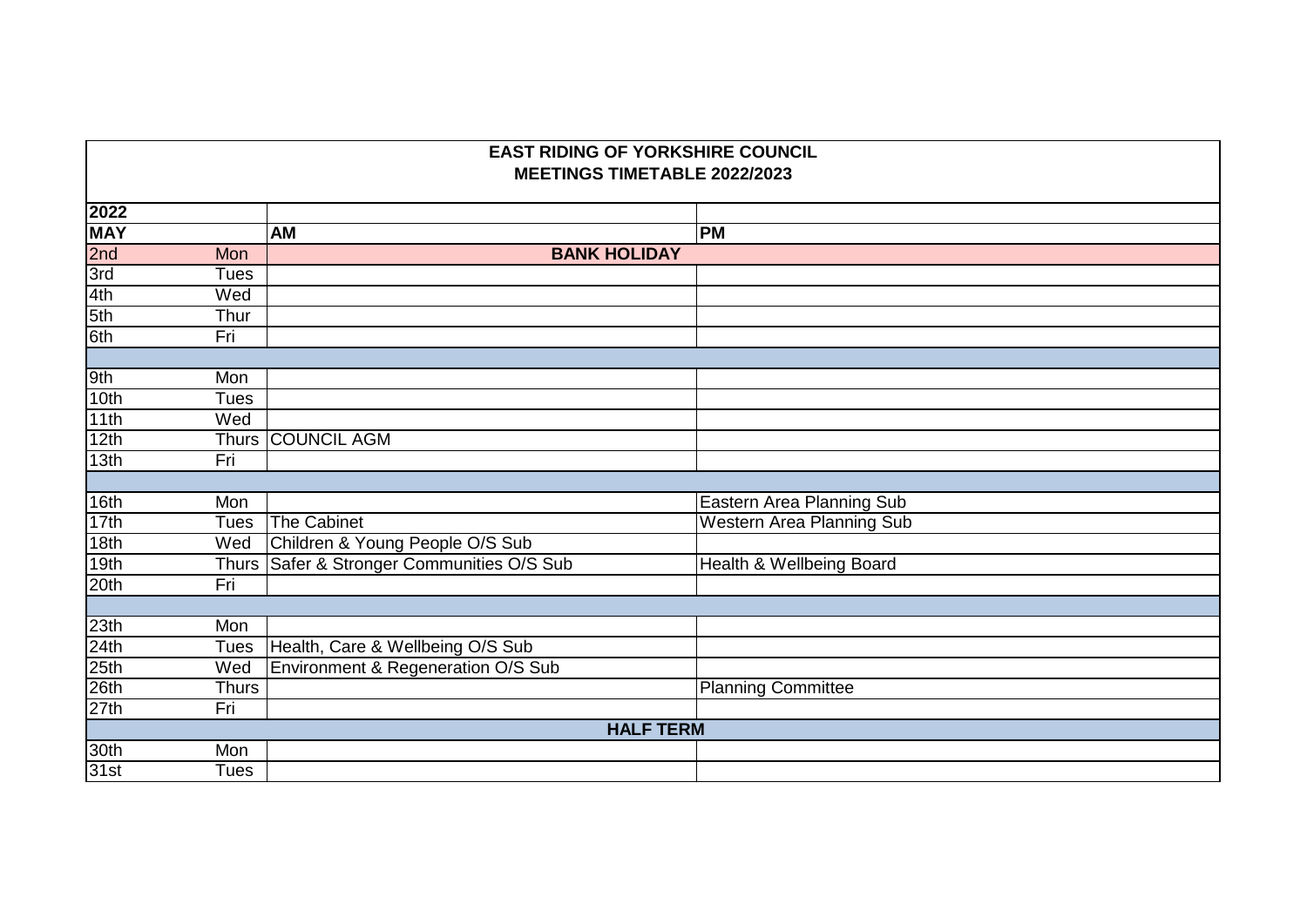| <b>EAST RIDING OF YORKSHIRE COUNCIL</b><br><b>MEETINGS TIMETABLE 2022/2023</b> |              |                                                |                                  |  |
|--------------------------------------------------------------------------------|--------------|------------------------------------------------|----------------------------------|--|
| 2022                                                                           |              |                                                |                                  |  |
| <b>JUNE</b>                                                                    |              | <b>AM</b>                                      | <b>PM</b>                        |  |
| 1st                                                                            | Wed          |                                                |                                  |  |
| $\frac{2nd}{3rd}$                                                              | <b>Thurs</b> | <b>BANK HOLIDAY</b>                            |                                  |  |
|                                                                                | Fri          | <b>BANK HOLIDAY</b>                            |                                  |  |
|                                                                                |              |                                                |                                  |  |
| 6th                                                                            | Mon          | <b>Licensing Committee</b>                     |                                  |  |
| 7th                                                                            | <b>Tues</b>  | <b>The Cabinet</b>                             |                                  |  |
| 8th                                                                            | Wed          |                                                |                                  |  |
| 9th                                                                            |              | Thurs Overview Management & Scrutiny Committee |                                  |  |
| 10th                                                                           | Fri          | <b>Appeals Committee (Education)</b>           |                                  |  |
|                                                                                |              |                                                |                                  |  |
| 13 <sub>th</sub>                                                               | Mon          |                                                | Eastern Area Planning Sub        |  |
| 14th                                                                           | <b>Tues</b>  | Health, Care & Wellbeing O/S Sub               | <b>Western Area Planning Sub</b> |  |
| 15 <sub>th</sub>                                                               | Wed          | Children & Young People O/S Sub (Ofsted)       |                                  |  |
| 16th                                                                           | <b>Thurs</b> |                                                |                                  |  |
| 17th                                                                           | Fri          |                                                |                                  |  |
|                                                                                |              |                                                |                                  |  |
| 20th                                                                           | Mon          |                                                |                                  |  |
| 21st                                                                           | <b>Tues</b>  | Licensing Act 2003 Committee                   |                                  |  |
| 22nd                                                                           | Wed          |                                                | <b>COUNCIL</b>                   |  |
| 23rd                                                                           | <b>Thurs</b> |                                                | <b>Planning Committee</b>        |  |
| 24th                                                                           | Fri          |                                                |                                  |  |
|                                                                                |              |                                                |                                  |  |
| 27th                                                                           | Mon          |                                                |                                  |  |
| 28th                                                                           | <b>Tues</b>  |                                                |                                  |  |
| 29th                                                                           | Wed          |                                                |                                  |  |
| 30th                                                                           | <b>Thurs</b> |                                                |                                  |  |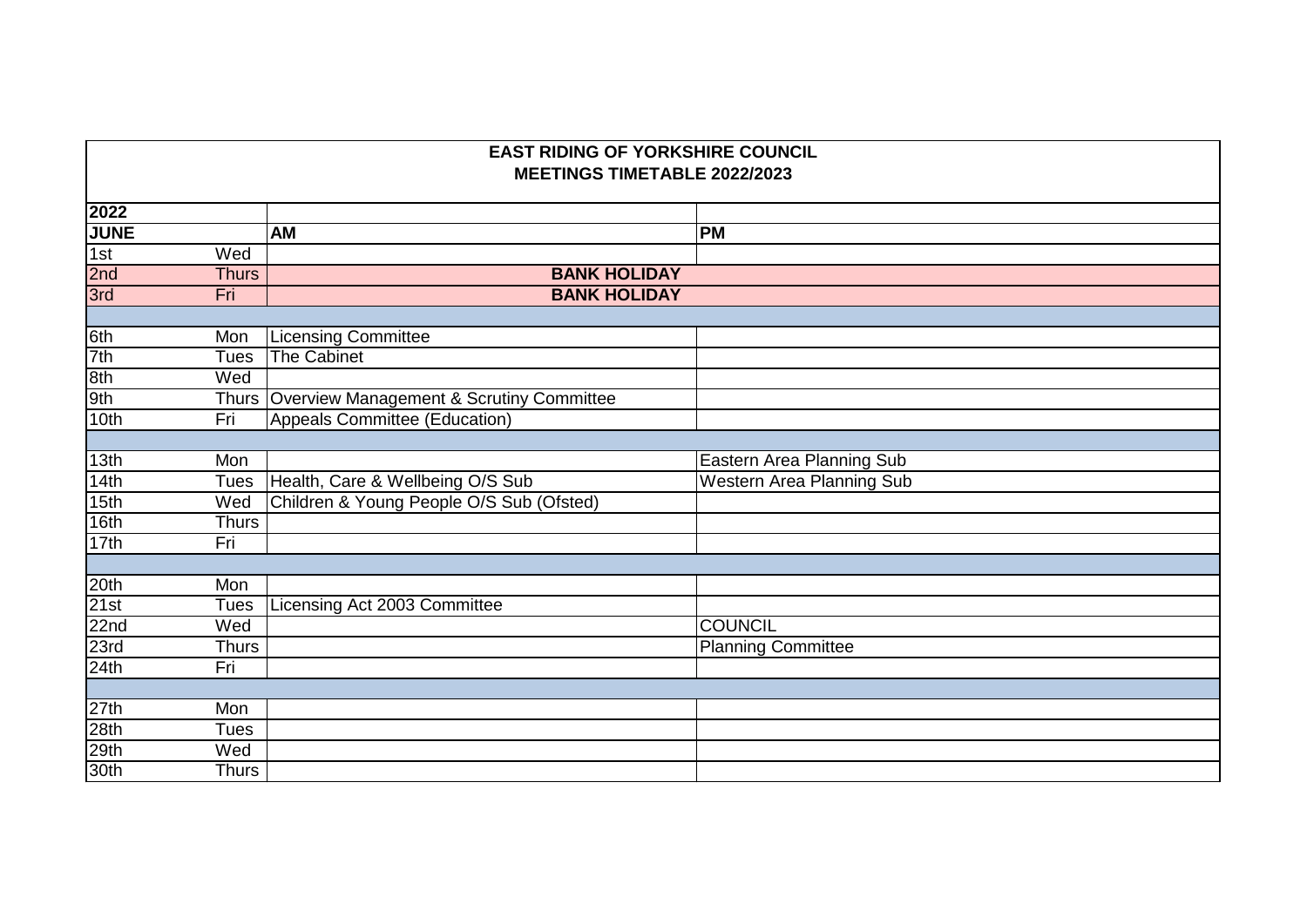|                     | <b>EAST RIDING OF YORKSHIRE COUNCIL</b><br><b>MEETINGS TIMETABLE 2022/2023</b> |                                                |                                  |  |  |
|---------------------|--------------------------------------------------------------------------------|------------------------------------------------|----------------------------------|--|--|
| 2022                |                                                                                |                                                |                                  |  |  |
| <b>JULY</b>         |                                                                                | <b>AM</b>                                      | <b>PM</b>                        |  |  |
| 1st                 | Fri                                                                            |                                                |                                  |  |  |
|                     |                                                                                |                                                |                                  |  |  |
| 4th                 | Mon                                                                            |                                                |                                  |  |  |
| $rac{5th}{6th}$     | <b>Tues</b>                                                                    | <b>The Cabinet</b>                             |                                  |  |  |
|                     | Wed                                                                            | Environment & Regeneration O/S Sub             |                                  |  |  |
| 7th                 |                                                                                | Thurs Safer & Stronger Communities O/S Sub     | Health & Wellbeing Board         |  |  |
| 8th                 | Fri                                                                            |                                                |                                  |  |  |
|                     |                                                                                |                                                |                                  |  |  |
| 11th                | Mon                                                                            |                                                | Eastern Area Planning Sub        |  |  |
| 12th                | <b>Tues</b>                                                                    | Health, Care & Wellbeing O/S Sub               | <b>Western Area Planning Sub</b> |  |  |
| 13 <sub>th</sub>    | Wed                                                                            | Children & Young People O/S Sub                |                                  |  |  |
| 14th                |                                                                                | Thurs Overview Management & Scrutiny Committee |                                  |  |  |
| 15th                | Fri                                                                            | <b>Audit Committee</b>                         |                                  |  |  |
|                     |                                                                                |                                                |                                  |  |  |
| 18th                | Mon                                                                            |                                                |                                  |  |  |
| 19th                | <b>Tues</b>                                                                    |                                                |                                  |  |  |
| 20th                | Wed                                                                            | <b>Driffield Show</b>                          |                                  |  |  |
| 21st                | <b>Thurs</b>                                                                   |                                                | <b>Planning Committee</b>        |  |  |
| 22n <sub>d</sub>    | Fri                                                                            | Appeals Committee (Education)                  |                                  |  |  |
|                     |                                                                                |                                                |                                  |  |  |
|                     | Mon                                                                            | <b>Licensing Committee</b>                     |                                  |  |  |
| $\frac{25th}{26th}$ | <b>Tues</b>                                                                    | <b>Standards Committee</b>                     |                                  |  |  |
| 27th                | Wed                                                                            |                                                | <b>COUNCIL</b>                   |  |  |
| 28th                | <b>Thurs</b>                                                                   |                                                |                                  |  |  |
| 29th                | Fri                                                                            | <b>Pensions Committee</b>                      |                                  |  |  |
|                     |                                                                                |                                                |                                  |  |  |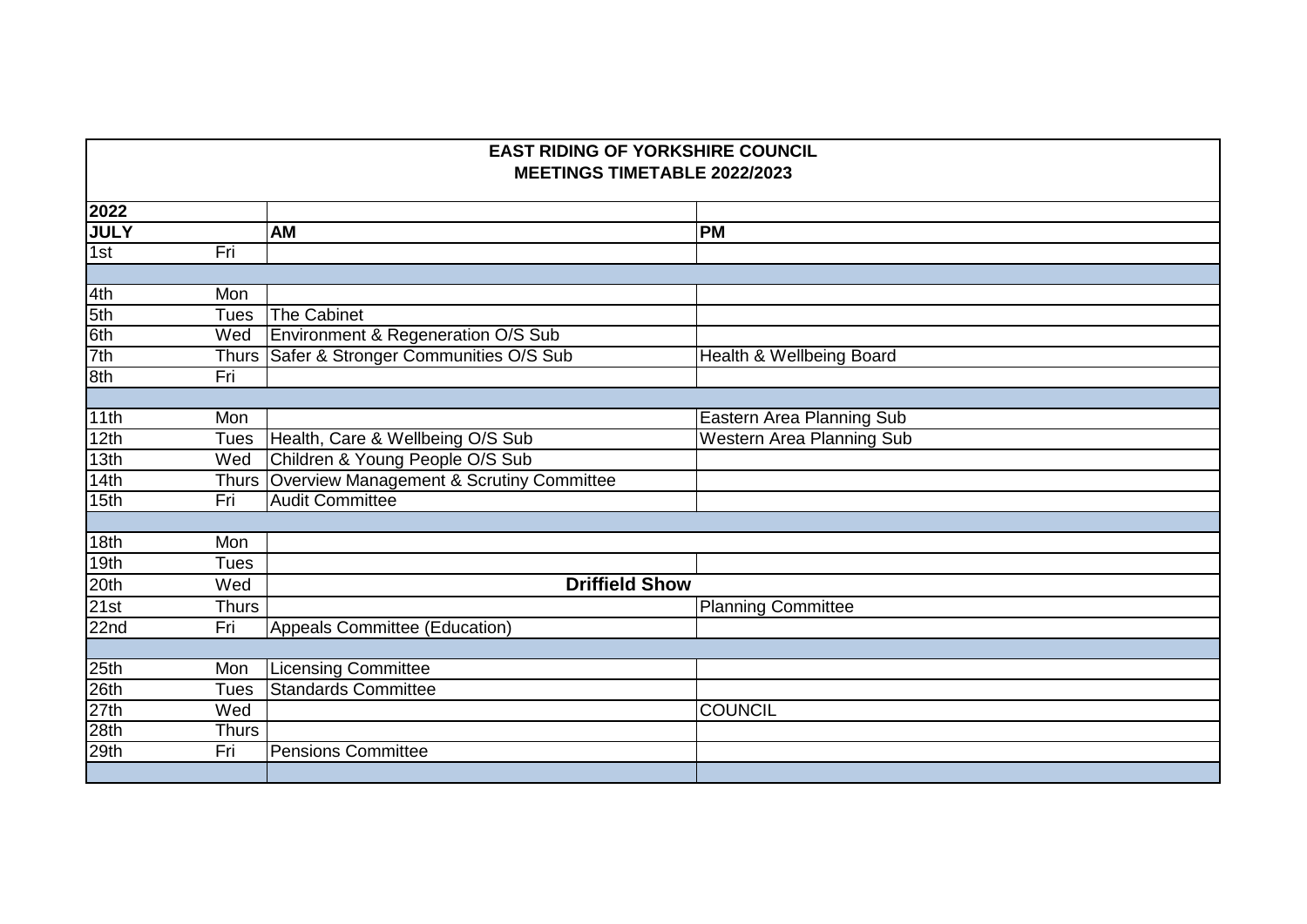|                     | <b>EAST RIDING OF YORKSHIRE COUNCIL</b> |           |                     |                           |  |  |
|---------------------|-----------------------------------------|-----------|---------------------|---------------------------|--|--|
|                     | MEETINGS TIMETABLE 2022/2023            |           |                     |                           |  |  |
| 2022                |                                         |           |                     |                           |  |  |
| <b>AUGUST</b>       |                                         | <b>AM</b> |                     | <b>PM</b>                 |  |  |
| 1st                 | Mon                                     |           |                     |                           |  |  |
| 2nd                 | <b>Tues</b>                             |           |                     |                           |  |  |
| $rac{3rd}{4th}$     | Wed                                     |           |                     |                           |  |  |
|                     | <b>Thurs</b>                            |           |                     |                           |  |  |
| 5th                 | Fri                                     |           |                     |                           |  |  |
|                     |                                         |           |                     |                           |  |  |
| 8th                 | Mon                                     |           |                     | Eastern Area Planning Sub |  |  |
| 9th                 | <b>Tues</b>                             |           |                     | Western Area Planning Sub |  |  |
| 10th                | Wed                                     |           |                     |                           |  |  |
| 11th                | Thurs                                   |           |                     |                           |  |  |
| 12th                | Fri                                     |           |                     |                           |  |  |
|                     |                                         |           |                     |                           |  |  |
| 15 <sub>th</sub>    | Mon                                     |           |                     |                           |  |  |
| 16th                | <b>Tues</b>                             |           |                     |                           |  |  |
| 17th                | Wed                                     |           |                     |                           |  |  |
| 18th                | <b>Thurs</b>                            |           |                     | <b>Planning Committee</b> |  |  |
| 19th                | Fri                                     |           |                     |                           |  |  |
|                     |                                         |           |                     |                           |  |  |
| 22rd                | Mon                                     |           |                     |                           |  |  |
| 23th                | <b>Tues</b>                             |           |                     |                           |  |  |
| $\frac{24th}{25th}$ | Wed                                     |           |                     |                           |  |  |
|                     | Thurs                                   |           |                     |                           |  |  |
| 26th                | Fri                                     |           |                     |                           |  |  |
|                     |                                         |           |                     |                           |  |  |
| 29th                | Mon                                     |           | <b>BANK HOLIDAY</b> |                           |  |  |
| 30 <sub>th</sub>    | <b>Tues</b>                             |           |                     |                           |  |  |
| 31st                | Wed                                     |           |                     |                           |  |  |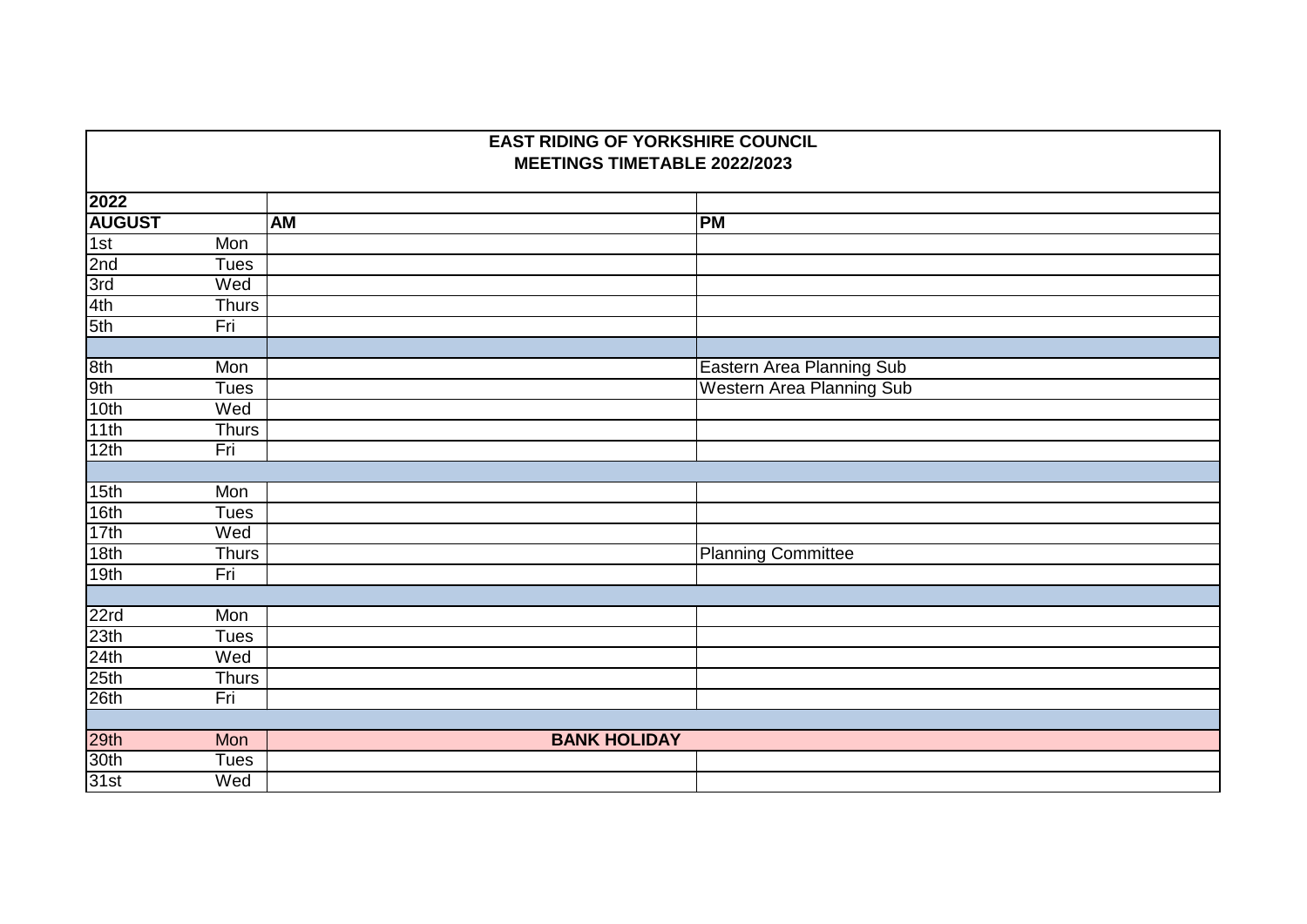| 2022             |              |                                                |                                  |
|------------------|--------------|------------------------------------------------|----------------------------------|
| <b>SEPTEMBER</b> |              | <b>AM</b>                                      | <b>PM</b>                        |
| 1st              | <b>Thurs</b> |                                                |                                  |
| 2nd              | Fri          |                                                |                                  |
|                  |              |                                                |                                  |
| 5th              | Mon          |                                                | Eastern Area Planning Sub        |
| 6th              | <b>Tues</b>  | The Cabinet                                    | <b>Western Area Planning Sub</b> |
| 7th              | Wed          | Children & Young People O/S Sub                |                                  |
| 8th              | Thurs        |                                                |                                  |
| 9th              | Fri          |                                                |                                  |
|                  |              |                                                |                                  |
| 12th             | Mon          | Licensing Committee                            |                                  |
| 13 <sub>th</sub> | <b>Tues</b>  | Health, Care & Wellbeing O/S Sub               |                                  |
| 14th             | Wed          | Environment & Regeneration O/S Sub             |                                  |
| 15th             |              | Thurs Safer & Stronger Communities O/S Sub     | <b>Planning Committee</b>        |
| 16th             | Fri          | Appeals Committee (Education)                  |                                  |
|                  |              |                                                |                                  |
| 19th             | Mon          |                                                |                                  |
| 20th             | <b>Tues</b>  | <b>The Cabinet</b>                             |                                  |
| 21st             | Wed          |                                                |                                  |
| 22 <sub>nd</sub> | <b>Thurs</b> |                                                | Health & Wellbeing Board         |
| 23rd             | Fri          | <b>Audit Committee</b>                         |                                  |
|                  |              |                                                |                                  |
| 26th             | Mon          |                                                |                                  |
| 27th             | <b>Tues</b>  | Licensing Act 2003 Committee                   |                                  |
| 28th             | Wed          |                                                |                                  |
| 29th             |              | Thurs Overview Management & Scrutiny Committee |                                  |
| 30th             | Fri          |                                                |                                  |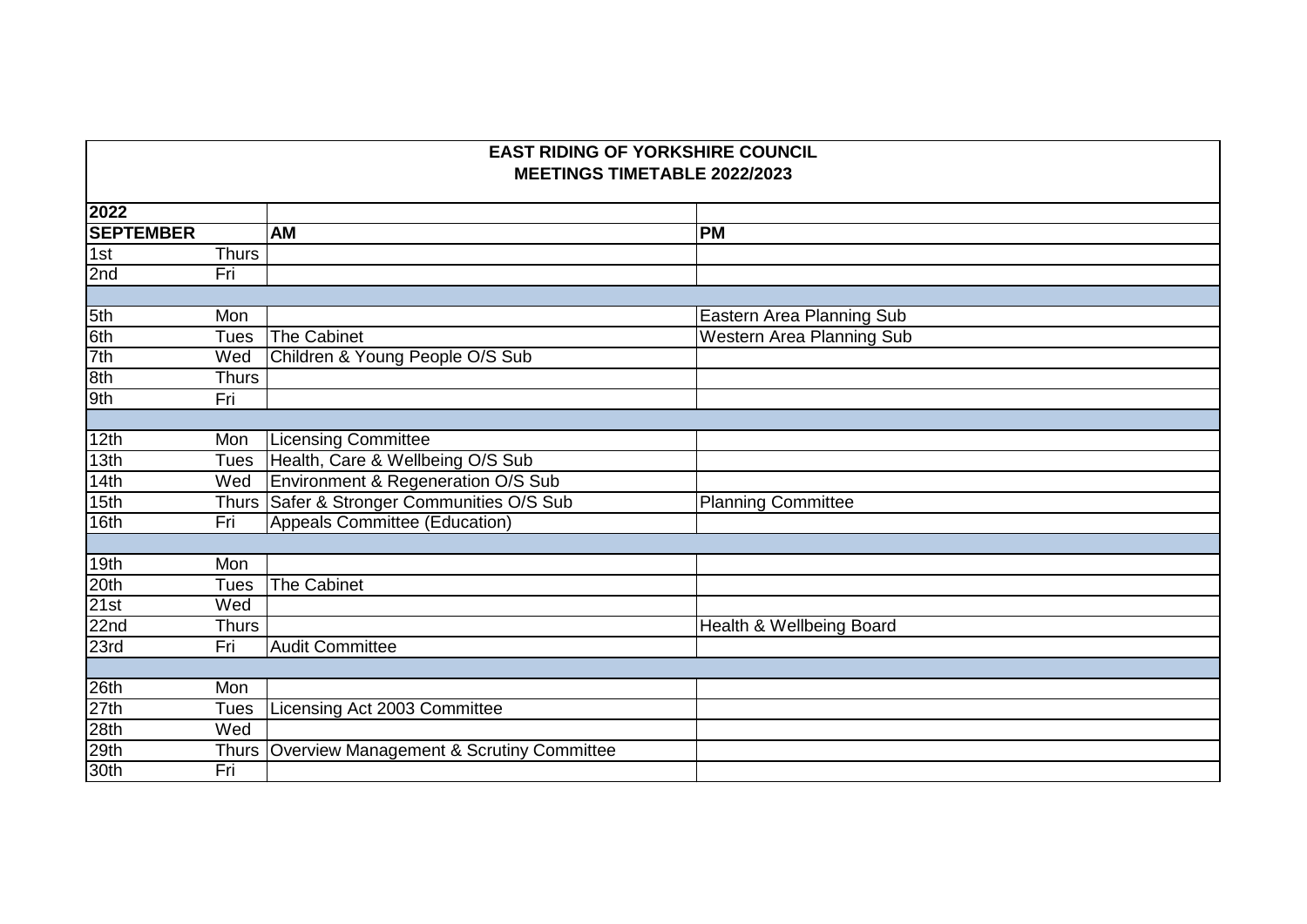| 2022             |              |                                            |                                  |
|------------------|--------------|--------------------------------------------|----------------------------------|
| <b>OCTOBER</b>   |              | <b>AM</b>                                  | <b>PM</b>                        |
| 3rd              | Mon          |                                            | Eastern Area Planning Sub        |
| 4th              | Tues         | Health, Care & Wellbeing O/S Sub           | <b>Western Area Planning Sub</b> |
| 5th              | Wed          |                                            | <b>COUNCIL</b>                   |
| 6th              | Thurs        |                                            |                                  |
| 7th              | Fri          | Pensions Committee (Admin)                 |                                  |
|                  |              |                                            |                                  |
| 10th             | Mon          |                                            |                                  |
| 11th             | Tues         | The Cabinet                                |                                  |
| 12th             | Wed          | Environment & Regeneration O/S Sub         |                                  |
| 13th             |              | Thurs Safer & Stronger Communities O/S Sub | <b>Planning Committee</b>        |
| 14th             | Fri          |                                            |                                  |
|                  |              |                                            |                                  |
| 17th             | Mon          |                                            |                                  |
| 18 <sub>th</sub> | <b>Tues</b>  | Standards Committee                        |                                  |
| 19th             | Wed          | Children & Young People O/S Sub            |                                  |
| 20th             | <b>Thurs</b> |                                            |                                  |
| 21st             | Fri          |                                            |                                  |
|                  |              | <b>HALF TERM</b>                           |                                  |
| 24th             | Mon          | <b>Licensing Committee</b>                 |                                  |
| 25th             | Tues         |                                            |                                  |
| 26th             | Wed          |                                            |                                  |
| 27th             | Thurs        |                                            |                                  |
| 28th             | Fri          | <b>Appeals Committee (Education)</b>       |                                  |
|                  |              |                                            |                                  |
| 31st             | Mon          |                                            | <b>Eastern Area Planning Sub</b> |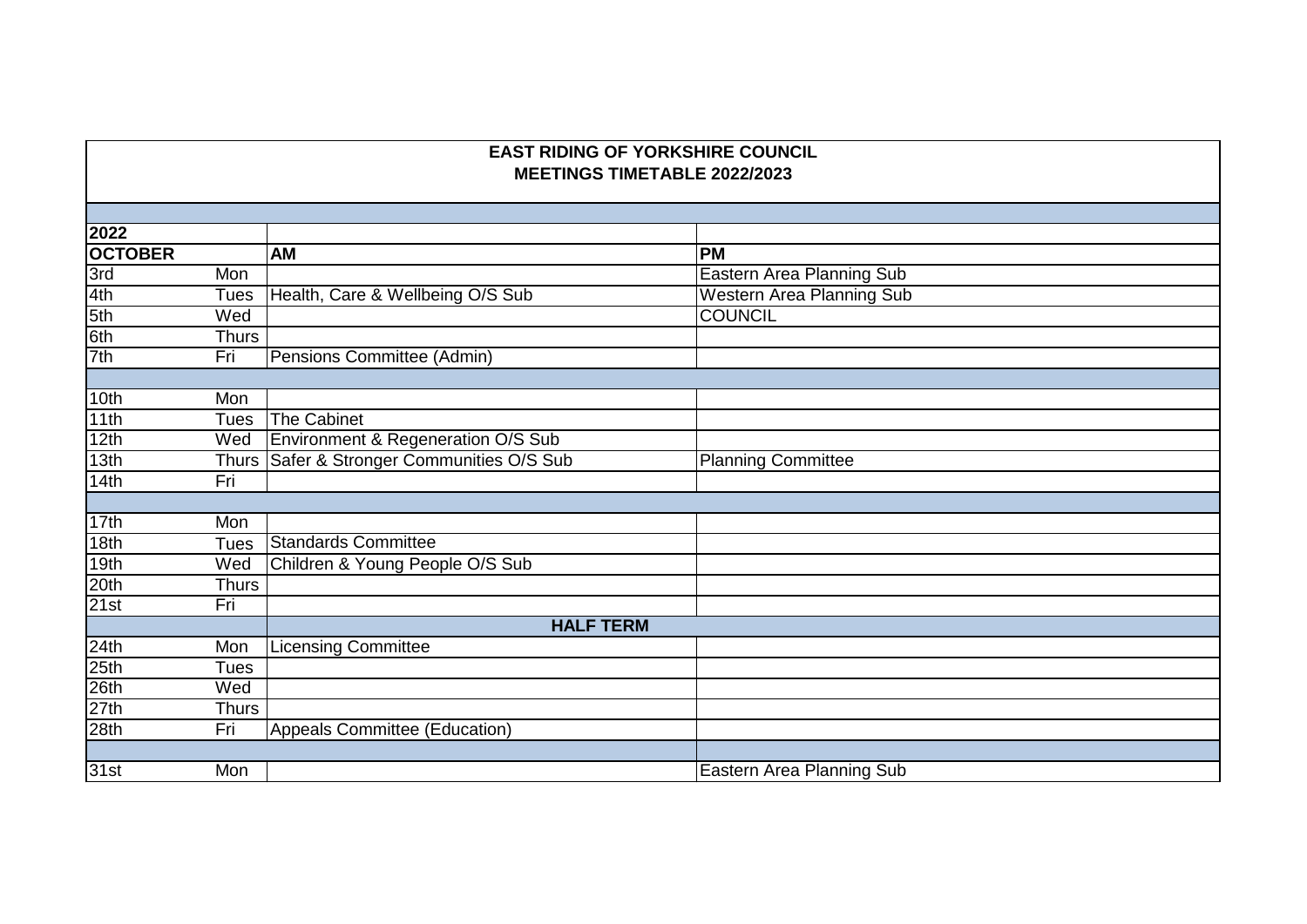|                  | <b>EAST RIDING OF YORKSHIRE COUNCIL</b><br><b>MEETINGS TIMETABLE 2022/2023</b> |                                                |                                  |  |  |
|------------------|--------------------------------------------------------------------------------|------------------------------------------------|----------------------------------|--|--|
| 2022             |                                                                                |                                                |                                  |  |  |
| <b>NOVEMBER</b>  |                                                                                | <b>AM</b>                                      | <b>PM</b>                        |  |  |
| 1st              | <b>Tues</b>                                                                    | The Cabinet                                    | <b>Western Area Planning Sub</b> |  |  |
| 2nd              | Wed                                                                            | Children & Young People O/S Sub (Ofsted)       |                                  |  |  |
| 3th              |                                                                                | Thurs Overview Management & Scrutiny Committee | Health & Wellbeing Board         |  |  |
| 4th              | Fri                                                                            | <b>Pensions Committee AGM</b>                  |                                  |  |  |
|                  |                                                                                |                                                |                                  |  |  |
| 7th              | Mon                                                                            |                                                |                                  |  |  |
| 8th              | <b>Tues</b>                                                                    | Health, Care & Wellbeing O/S Sub               |                                  |  |  |
| 9th              | Wed                                                                            |                                                |                                  |  |  |
| 10th             | Thurs                                                                          |                                                | <b>Planning Committee</b>        |  |  |
| 11th             | Fri                                                                            |                                                |                                  |  |  |
|                  |                                                                                |                                                |                                  |  |  |
| 14th             | Mon                                                                            |                                                |                                  |  |  |
| 15 <sub>th</sub> | <b>Tues</b>                                                                    | Licensing Act 2003 Committee                   |                                  |  |  |
| 16th             | Wed                                                                            |                                                | <b>COUNCIL</b>                   |  |  |
| 17th             | <b>Thurs</b>                                                                   |                                                |                                  |  |  |
| 18th             | Fri                                                                            |                                                |                                  |  |  |
|                  |                                                                                |                                                |                                  |  |  |
| 21st             | Mon                                                                            |                                                |                                  |  |  |
| 22 <sub>nd</sub> | <b>Tues</b>                                                                    | The Cabinet                                    |                                  |  |  |
| 23rd             | Wed                                                                            |                                                |                                  |  |  |
| 24th             | <b>Thurs</b>                                                                   |                                                |                                  |  |  |
| 25th             | Fri                                                                            |                                                |                                  |  |  |
|                  |                                                                                |                                                |                                  |  |  |
| 28th             | Mon                                                                            |                                                | Eastern Area Planning Sub        |  |  |
| 29th             | Tues                                                                           | Health, Care & Wellbeing O/S Sub               | <b>Western Area Planning Sub</b> |  |  |
| 30th             | Wed                                                                            | Children & Young People O/S Sub                |                                  |  |  |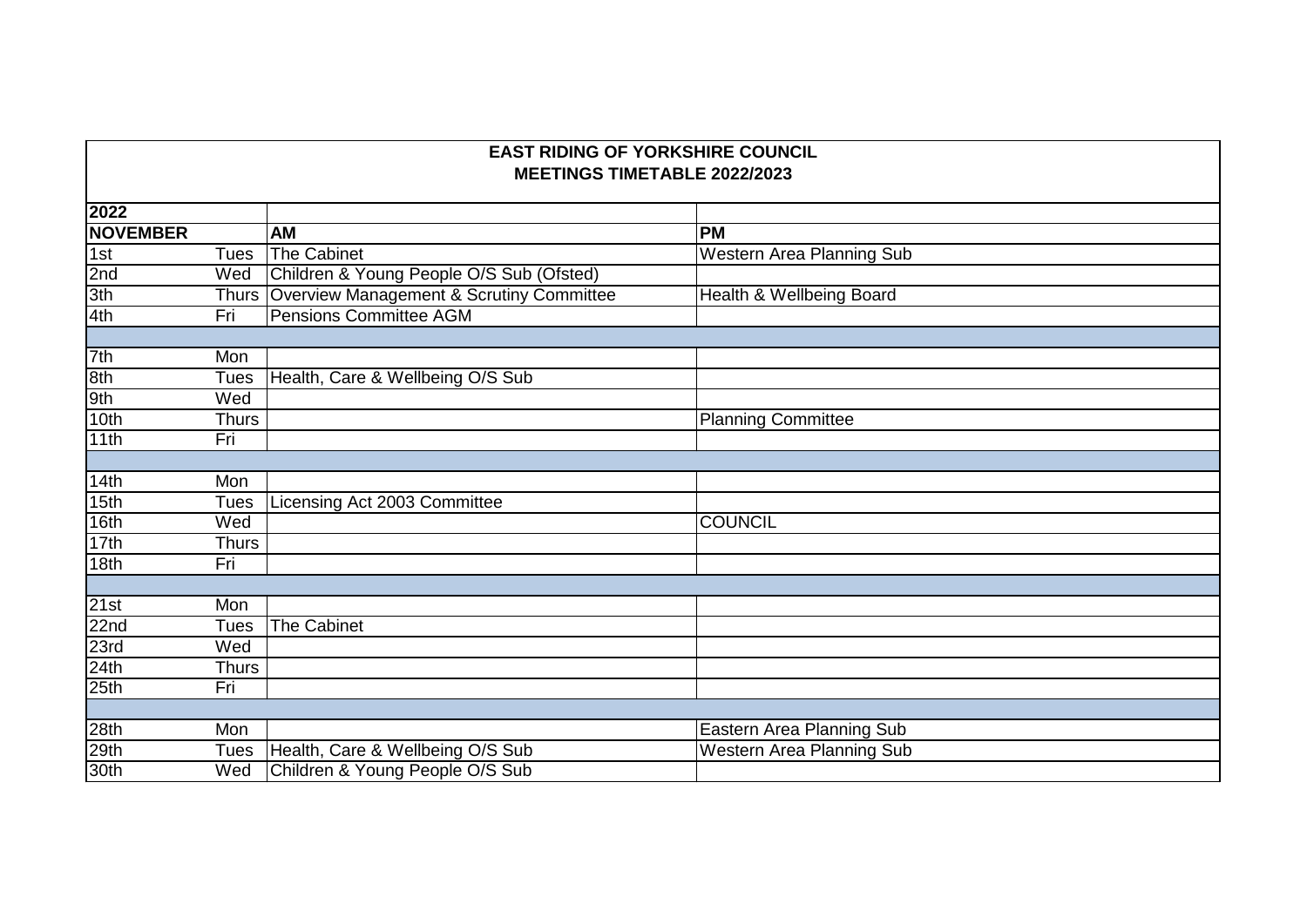| <b>EAST RIDING OF YORKSHIRE COUNCIL</b><br><b>MEETINGS TIMETABLE 2022/2023</b> |              |                                                |                           |  |
|--------------------------------------------------------------------------------|--------------|------------------------------------------------|---------------------------|--|
| 2022                                                                           |              |                                                |                           |  |
| <b>DECEMBER</b>                                                                |              | <b>AM</b>                                      | <b>PM</b>                 |  |
| 1st                                                                            |              | Thurs Safer & Stronger Communities O/S Sub     |                           |  |
| 2nd                                                                            | Fri          |                                                |                           |  |
|                                                                                |              |                                                |                           |  |
| 5th                                                                            | Mon          | <b>Licensing Committee</b>                     |                           |  |
| 6th                                                                            | Tues         | Health, Care & Wellbeing O/S Sub               |                           |  |
| 7th                                                                            | Wed          | Environment & Regeneration O/S Sub             |                           |  |
| 8th                                                                            |              | Thurs Overview Management & Scrutiny Committee | <b>Planning Committee</b> |  |
| 9th                                                                            | Fri          | Appeals Committee (Education)                  |                           |  |
|                                                                                |              |                                                |                           |  |
| 12th                                                                           | Mon          |                                                |                           |  |
| 13th                                                                           | <b>Tues</b>  | <b>The Cabinet</b>                             |                           |  |
| 14th                                                                           | Wed          |                                                |                           |  |
| 15th                                                                           | <b>Thurs</b> |                                                | Health & Wellbeing Board  |  |
| 16th                                                                           | Fri          |                                                |                           |  |
|                                                                                |              |                                                |                           |  |
| 19th                                                                           | Mon          |                                                |                           |  |
| 20th                                                                           | Tues         |                                                |                           |  |
| 21st                                                                           | Wed          |                                                |                           |  |
| 22 <sub>nd</sub>                                                               | <b>Thurs</b> |                                                |                           |  |
| 23rd                                                                           | Fri          |                                                |                           |  |
|                                                                                |              |                                                |                           |  |
| 26th                                                                           | Mon          | <b>BANK HOLIDAY</b>                            |                           |  |
| 27th                                                                           | <b>Tues</b>  |                                                |                           |  |
| 28th                                                                           | Wed          |                                                |                           |  |
| 29th                                                                           | <b>Thurs</b> |                                                |                           |  |
| 30th                                                                           | Fri          |                                                |                           |  |
|                                                                                |              |                                                |                           |  |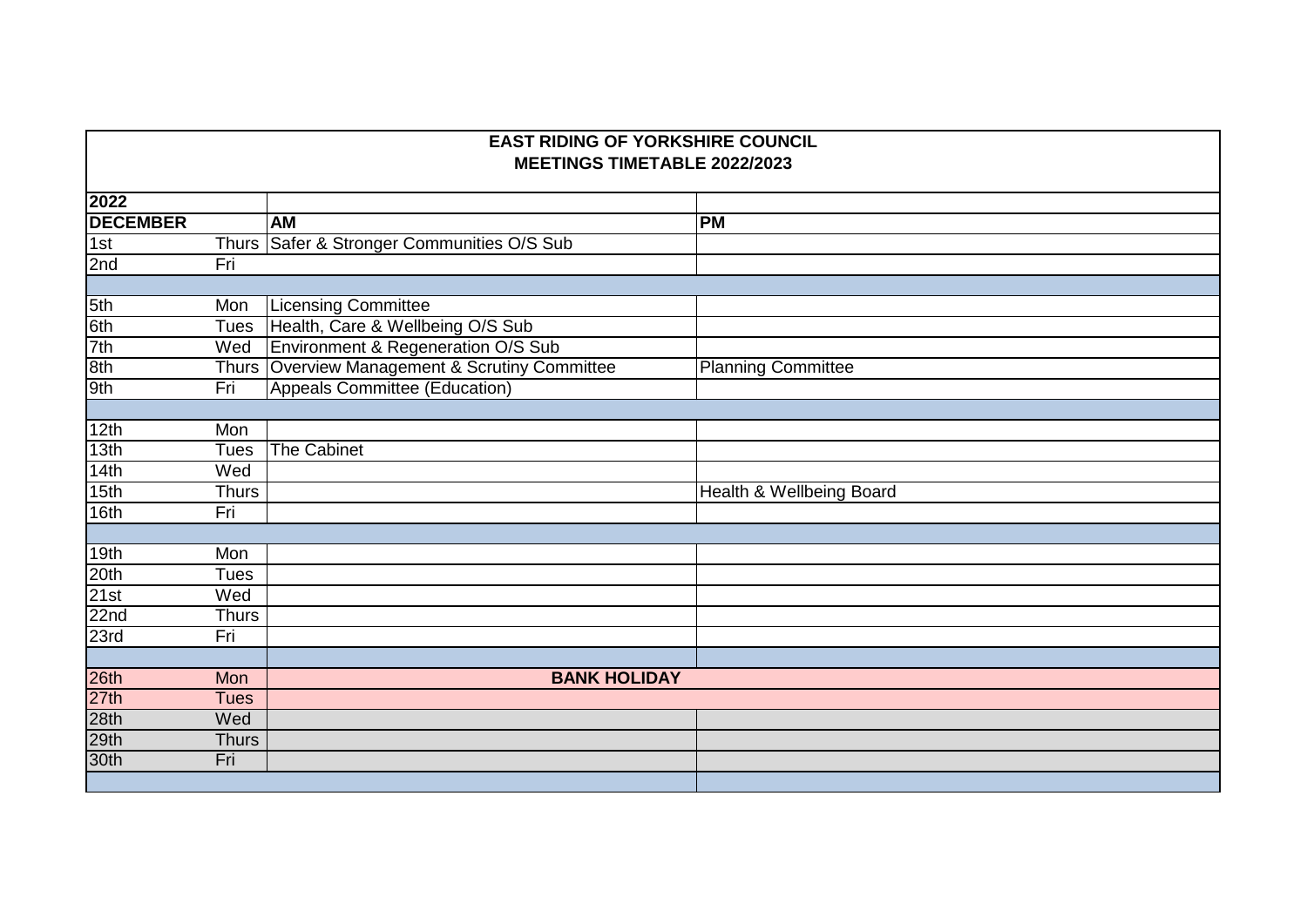|                | <b>EAST RIDING OF YORKSHIRE COUNCIL</b><br><b>MEETINGS TIMETABLE 2022/2023</b> |                                            |                                                                               |  |  |
|----------------|--------------------------------------------------------------------------------|--------------------------------------------|-------------------------------------------------------------------------------|--|--|
| 2023           |                                                                                |                                            |                                                                               |  |  |
| <b>JANUARY</b> |                                                                                | <b>AM</b>                                  | PM                                                                            |  |  |
| 2nd            | Mon                                                                            | <b>BANK HOLIDAY</b>                        |                                                                               |  |  |
| 3rd            | <b>Tues</b>                                                                    |                                            |                                                                               |  |  |
| 4th            | Wed                                                                            |                                            |                                                                               |  |  |
| 5th            | <b>Thurs</b>                                                                   |                                            |                                                                               |  |  |
| 6th            | Fri                                                                            |                                            |                                                                               |  |  |
|                |                                                                                |                                            |                                                                               |  |  |
| 9th            | Mon                                                                            |                                            |                                                                               |  |  |
| 10th           | Tues                                                                           | Health, Care & Wellbeing O/S Sub           | Health, Care & Wellbeing O/S Sub Workshop                                     |  |  |
| 11th           | Wed                                                                            |                                            | <b>COUNCIL</b>                                                                |  |  |
| 12th           | <b>Thurs</b>                                                                   |                                            | <b>Planning Committee</b>                                                     |  |  |
| 13th           | Fri                                                                            |                                            |                                                                               |  |  |
|                |                                                                                |                                            |                                                                               |  |  |
| 16th           | Mon                                                                            |                                            | Eastern Area Planning Sub                                                     |  |  |
| 17th           | <b>Tues</b>                                                                    | <b>The Cabinet</b>                         | <b>Western Area Planning Sub</b>                                              |  |  |
| 18th           | Wed                                                                            | Children & Young People O/S Sub            | Children & Young People O/S Sub Workshop                                      |  |  |
| 19th           |                                                                                | Thurs Safer & Stronger Communities O/S Sub | Safer & Stronger Communities O/S Sub Workshop                                 |  |  |
| 20th           | Fri                                                                            | Appeals Committee (Education)              |                                                                               |  |  |
|                |                                                                                |                                            |                                                                               |  |  |
| 23rd           | Mon                                                                            | <b>Licensing Committee</b>                 |                                                                               |  |  |
| 24th           | Tues                                                                           |                                            |                                                                               |  |  |
| 25th           | Wed                                                                            | Environment & Regeneration O/S Sub         | Environment & Regeneration O/S Sub Workshop                                   |  |  |
| 26th           | Thu                                                                            | Overview Management & Scrutiny Committee   | Overview Management & Scrutiny Committee Workshop<br>Health & Wellbeing Board |  |  |
| 27th           | Fri                                                                            | <b>Audit Committee</b>                     |                                                                               |  |  |
|                |                                                                                |                                            |                                                                               |  |  |
| 30st           | Mon                                                                            |                                            |                                                                               |  |  |
| 31st           | Tues                                                                           | The Cabinet                                |                                                                               |  |  |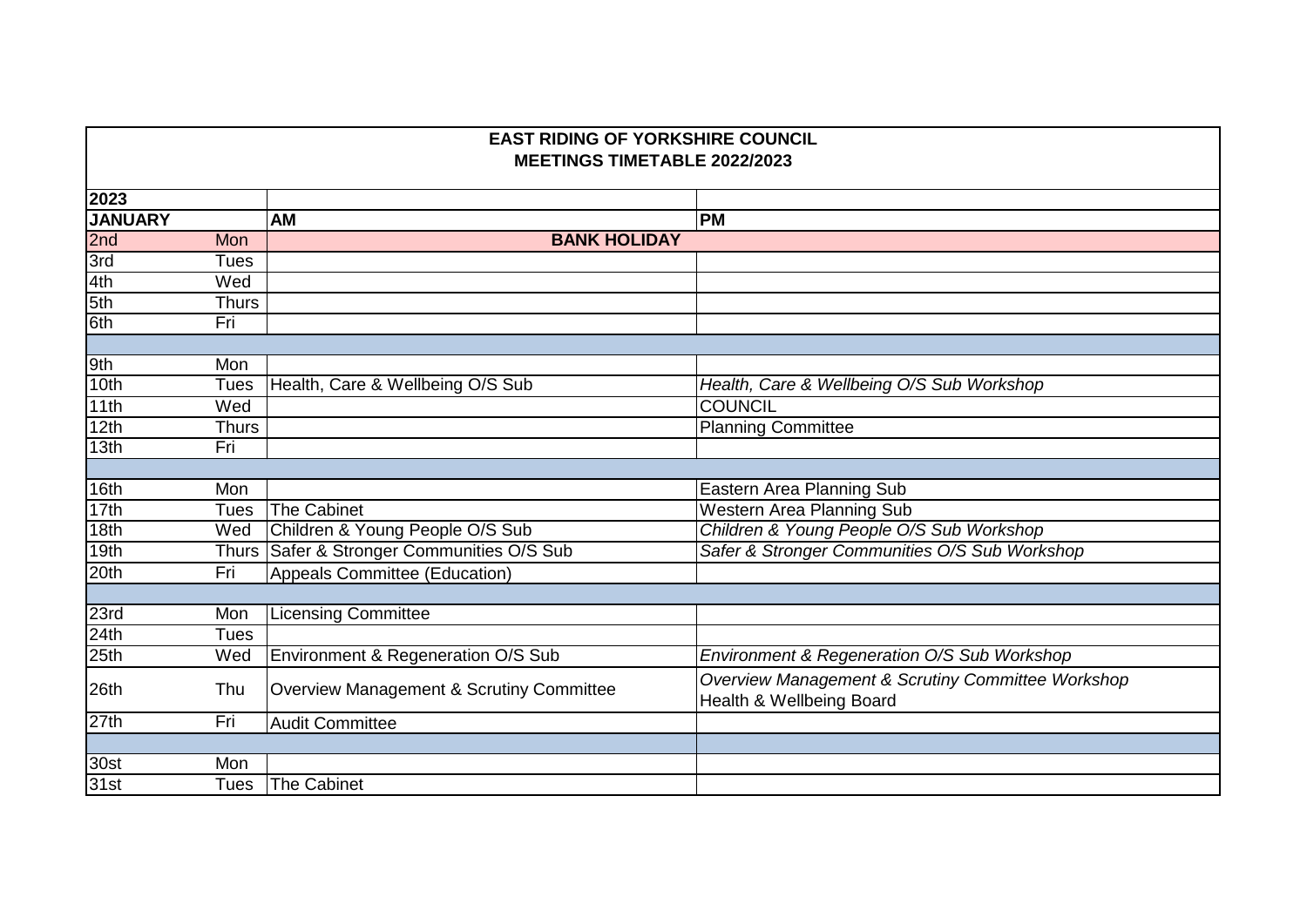| 2023                    |                                          |                                  |
|-------------------------|------------------------------------------|----------------------------------|
| <b>FEBRUARY</b>         | <b>AM</b>                                | <b>PM</b>                        |
| 1st<br>Wed              |                                          |                                  |
| 2nd<br><b>Thurs</b>     |                                          | <b>Planning Committee</b>        |
| 3rd<br>Fri              | <b>Pensions Committee</b>                |                                  |
|                         |                                          |                                  |
| 6th<br>Mon              |                                          |                                  |
| 7th<br><b>Tues</b>      | Standards Committee                      |                                  |
| 8th<br>Wed              | Children & Young People O/S Sub (Ofsted) |                                  |
| 9th<br><b>Thurs</b>     |                                          | <b>COUNCIL (BUDGETS)</b>         |
| 10th<br>Fri             |                                          |                                  |
|                         | <b>HALF TERM</b>                         |                                  |
| 13 <sub>th</sub><br>Mon |                                          | Eastern Area Planning Sub        |
| 14th<br><b>Tues</b>     | Health, Care & Wellbeing O/S Sub         | <b>Western Area Planning Sub</b> |
| 15th<br>Wed             |                                          |                                  |
| 16th<br><b>Thurs</b>    |                                          |                                  |
| 17th<br>Fri             |                                          |                                  |
|                         |                                          |                                  |
| 20th<br>Mon             |                                          |                                  |
| 21st<br>Tues            |                                          |                                  |
| 22rd<br>Wed             |                                          | <b>COUNCIL</b>                   |
| 23rd<br>Thurs           |                                          |                                  |
| 24th<br>Fri             |                                          |                                  |
|                         |                                          |                                  |
| 27th<br>Mon             |                                          |                                  |
| 28th                    | Tues The Cabinet                         |                                  |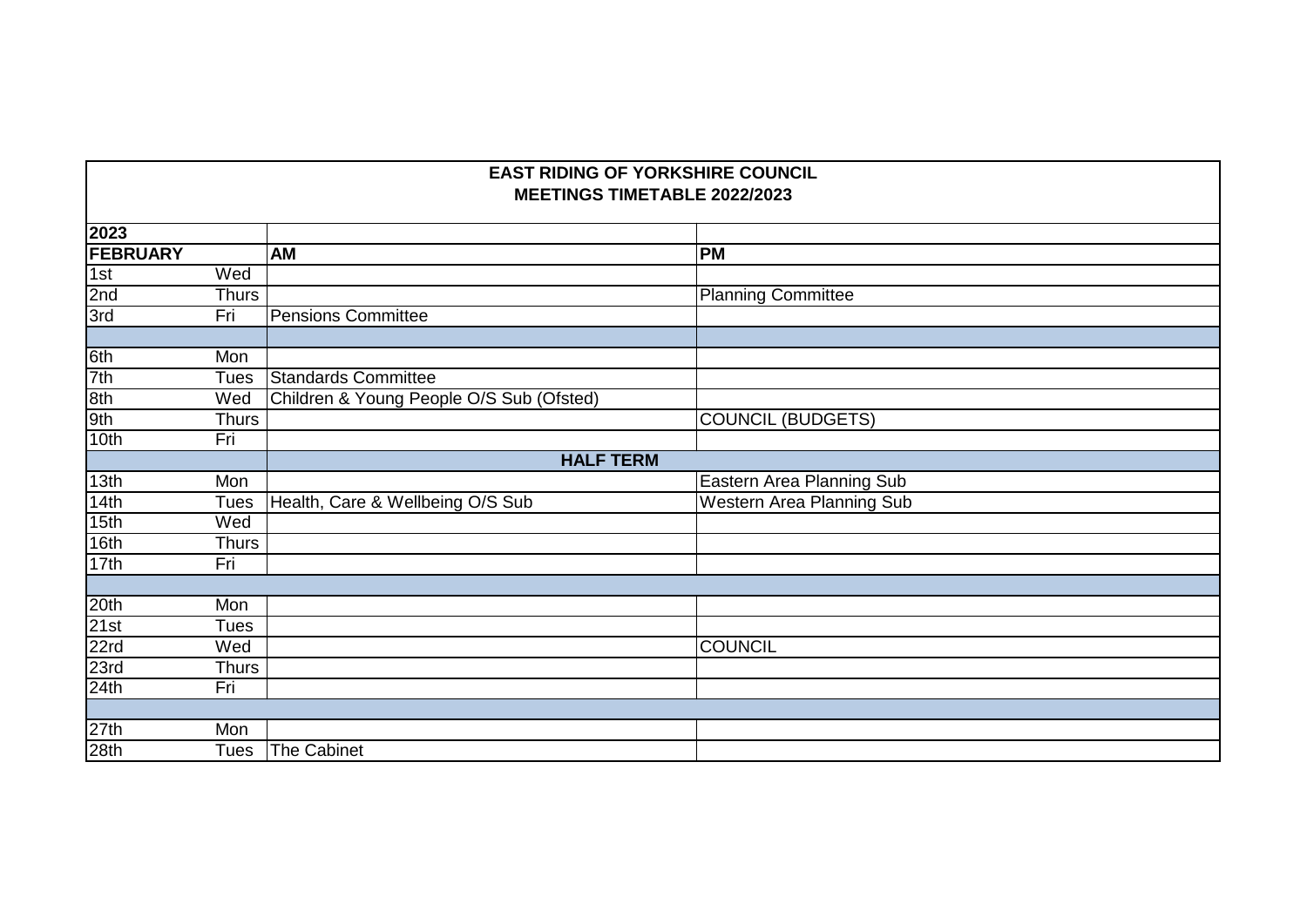| <b>EAST RIDING OF YORKSHIRE COUNCIL</b><br><b>MEETINGS TIMETABLE 2022/2023</b> |              |                                                |                                  |  |
|--------------------------------------------------------------------------------|--------------|------------------------------------------------|----------------------------------|--|
| 2023                                                                           |              |                                                |                                  |  |
| <b>MARCH</b>                                                                   |              | <b>AM</b>                                      | <b>PM</b>                        |  |
| 1st                                                                            | Wed          |                                                |                                  |  |
| 2nd                                                                            | <b>Thurs</b> |                                                | <b>Planning Committee</b>        |  |
| 3rd                                                                            | Fri          | <b>Audit Committee</b>                         |                                  |  |
|                                                                                |              |                                                |                                  |  |
| 6th                                                                            | Mon          |                                                |                                  |  |
| 7th                                                                            | <b>Tues</b>  | Health, Care & Wellbeing O/S Sub               |                                  |  |
| 8th                                                                            | Wed          | Environment & Regeneration O/S Sub             |                                  |  |
| 9th                                                                            |              | Thurs Safer & Stronger Communities O/S Sub     |                                  |  |
| 10th                                                                           | Fri          | <b>Appeals Committee (Education)</b>           |                                  |  |
|                                                                                |              |                                                |                                  |  |
| 13 <sub>th</sub>                                                               | Mon          | <b>Licensing Committee</b>                     | Eastern Area Planning Sub        |  |
| 14th                                                                           | <b>Tues</b>  |                                                | <b>Western Area Planning Sub</b> |  |
| 15th                                                                           | Wed          | Children & Young People O/S Sub                |                                  |  |
| 16th                                                                           | <b>Thurs</b> |                                                |                                  |  |
| 17th                                                                           | Fri          | Pensions Committee (Admin)                     |                                  |  |
|                                                                                |              |                                                |                                  |  |
| 20th                                                                           | Mon          |                                                |                                  |  |
| 21st                                                                           | <b>Tues</b>  | <b>The Cabinet</b>                             |                                  |  |
| 22nd                                                                           | Wed          |                                                |                                  |  |
| 23th                                                                           |              | Thurs Overview Management & Scrutiny Committee | Health & Wellbeing Board         |  |
| 24th                                                                           | Fri          |                                                |                                  |  |
|                                                                                |              |                                                |                                  |  |
| 27th                                                                           | Mon          |                                                |                                  |  |
| 28th                                                                           | <b>Tues</b>  | Licensing Act 2003 Committee                   |                                  |  |
| 29th                                                                           | Wed          |                                                |                                  |  |
| 30th                                                                           | <b>Thurs</b> |                                                | <b>Planning Committee</b>        |  |
| 31st                                                                           | Fri          |                                                |                                  |  |
| <b>Easter Holidays</b>                                                         |              |                                                |                                  |  |